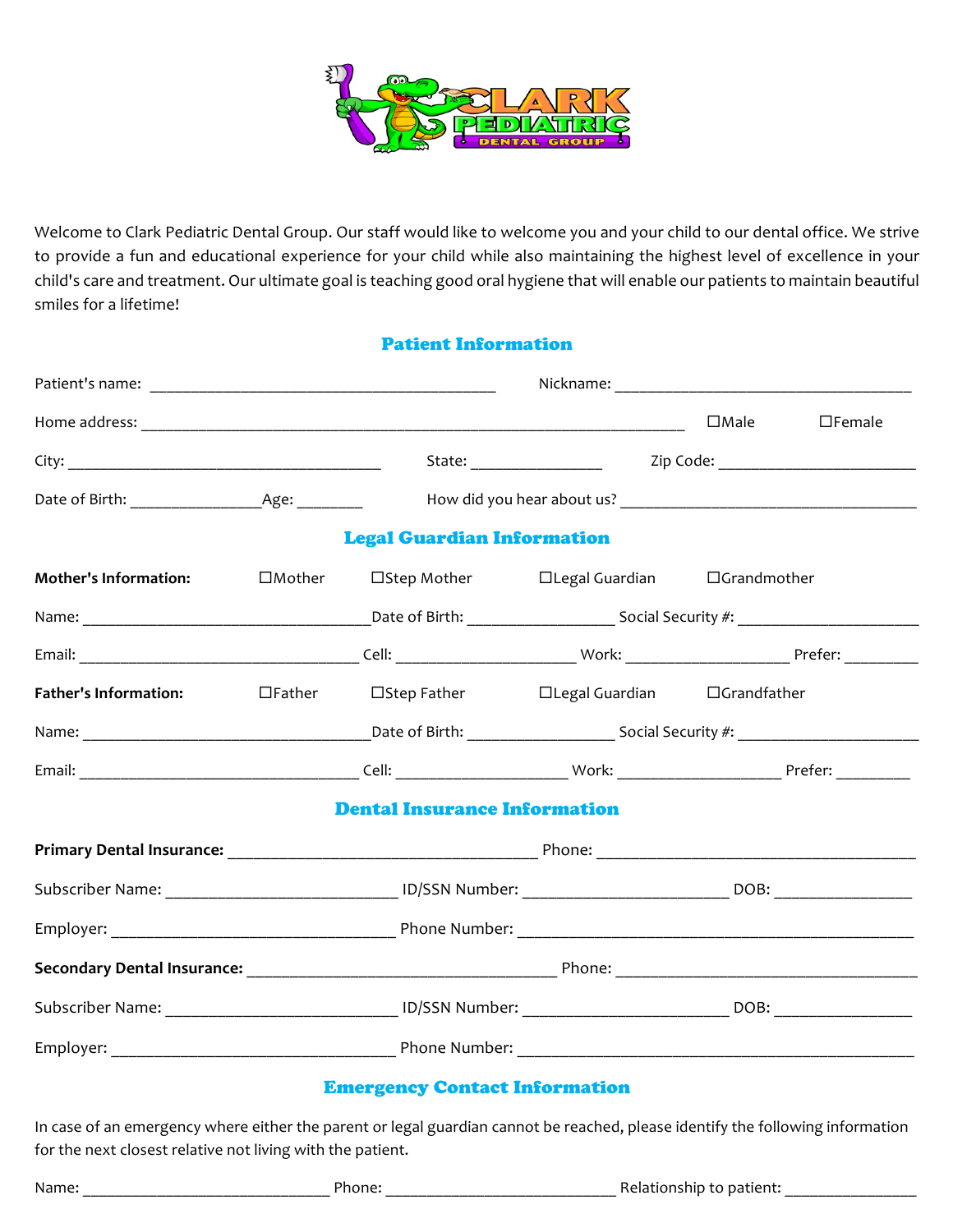### Medical History

Please list the name and phone number of any physicians that are currently treating your child. When was your child's last medical check-up with his/her primary care physician?

\_\_\_\_\_\_\_\_\_\_\_\_\_\_\_\_\_\_\_\_\_\_\_\_\_\_\_\_\_\_\_\_\_\_\_\_\_\_\_\_\_\_\_\_\_\_\_\_\_\_\_\_\_\_\_\_\_\_\_\_\_\_\_\_\_\_\_\_\_\_\_\_\_\_\_\_\_\_\_\_\_\_\_\_\_\_\_\_\_\_\_\_\_\_\_\_

| Please list all medications patient is currently taking? The manufacturer of the control of the control of the |                                                   |  |  |  |  |
|----------------------------------------------------------------------------------------------------------------|---------------------------------------------------|--|--|--|--|
|                                                                                                                |                                                   |  |  |  |  |
| State Law Requires that we ask has your child ever had any of the following conditions?                        |                                                   |  |  |  |  |
| $\Box$ Heart Murmur (innocent or Pathologic)                                                                   | Diabetes Mellitus                                 |  |  |  |  |
| □ Bleeding Disorders/ Hemophilia/ Sickle Cell                                                                  | Asthma or Lung Problems (Inhaler, Nebulizer)<br>□ |  |  |  |  |
| $\Box$ Heart Condition                                                                                         | Eye Problems (right, left or both)<br>□           |  |  |  |  |
| $\Box$ Hepatitis Type: __________                                                                              | Hearing Impairment (right, left or both)<br>□     |  |  |  |  |
| $\Box$ Immunologic Disorder, HIV, AIDS                                                                         | □<br>Seasonal Allergies, Hay Fever, etc.          |  |  |  |  |
| $\square$ Liver Disease or Transplantation                                                                     | Seizure Disorder, Epilepsy<br>□                   |  |  |  |  |
| $\Box$ Anemia                                                                                                  | Febrile Seizure, Fainting Spells<br>□             |  |  |  |  |
| $\Box$ Kidney Disease of Transplantation                                                                       | Psychiatric Problems<br>□                         |  |  |  |  |
| $\Box$ Rheumatic Fever                                                                                         | Physical or Emotional Abuse<br>□                  |  |  |  |  |
| $\Box$ Tuberculosis or Positive Test Result                                                                    | Autism<br>□                                       |  |  |  |  |
| $\Box$ Cancer, Malignancy, Leukemia, or Lymphoma                                                               | ADD, ADHD or Hyperactivity<br>□                   |  |  |  |  |
| □ Congenital Birth Defects/ Syndromes                                                                          | <b>Emotional or Behavioral Problems</b><br>□      |  |  |  |  |
| $\Box$ Neurological Disorder (Hydrocephaly, Microcephaly)                                                      | Learning Disabilities<br>□                        |  |  |  |  |

 $\square$  Cleft Lip/Palate (bilateral/unilateral)

#### Dental History

|                                                                                                                                  |        | Is this your child's first dental visit? □ Yes □ No Date of last dental visit? Were X-rays Taken? □ Yes □ No            |        |                           |                                    |  |
|----------------------------------------------------------------------------------------------------------------------------------|--------|-------------------------------------------------------------------------------------------------------------------------|--------|---------------------------|------------------------------------|--|
|                                                                                                                                  |        | Has your child had an unfavorable experience in a dental office? $\Box$ Yes $\Box$ No Explain:                          |        |                           |                                    |  |
| Has your child ever experienced any unfavorable reaction to local anesthetic or laughing gas?<br>$\Box$ Yes $\Box$ No            |        |                                                                                                                         |        |                           |                                    |  |
|                                                                                                                                  |        | Does tour child suck his/her thumb, finger, pacifier or blanket? □ Yes □ No                                             |        |                           |                                    |  |
|                                                                                                                                  |        | Does your child brush/floss his/her teeth? $\Box$ Yes $\Box$ No Do you assist? ______________ How often? ______________ |        |                           |                                    |  |
| Has your child been prescribed fluoride supplements? $\Box$ Yes $\Box$ No Water source? $\Box$ Private Well $\Box$ Public System |        |                                                                                                                         |        |                           |                                    |  |
| $\Box$ Cooperative $\Box$ Nervous $\Box$ Defiant $\Box$ Don't Know<br>How would you predict your child's behavior to be today?   |        |                                                                                                                         |        |                           |                                    |  |
| Has your child ever suffered from any of the following dental related problems?                                                  |        |                                                                                                                         |        |                           |                                    |  |
| Yes                                                                                                                              | No     |                                                                                                                         | Yes    | No                        |                                    |  |
| $\Box$                                                                                                                           | $\Box$ | Bad breath/Halitosis                                                                                                    | $\Box$ |                           | $\Box$ Stained or Discolored teeth |  |
| $\Box$                                                                                                                           | □      | Missing or extra teeth                                                                                                  | $\Box$ | Pain from teeth<br>$\Box$ |                                    |  |

 $\square$   $\square$  Cavities  $\square$   $\square$  Previous injury or trauma to teeth, mouth or face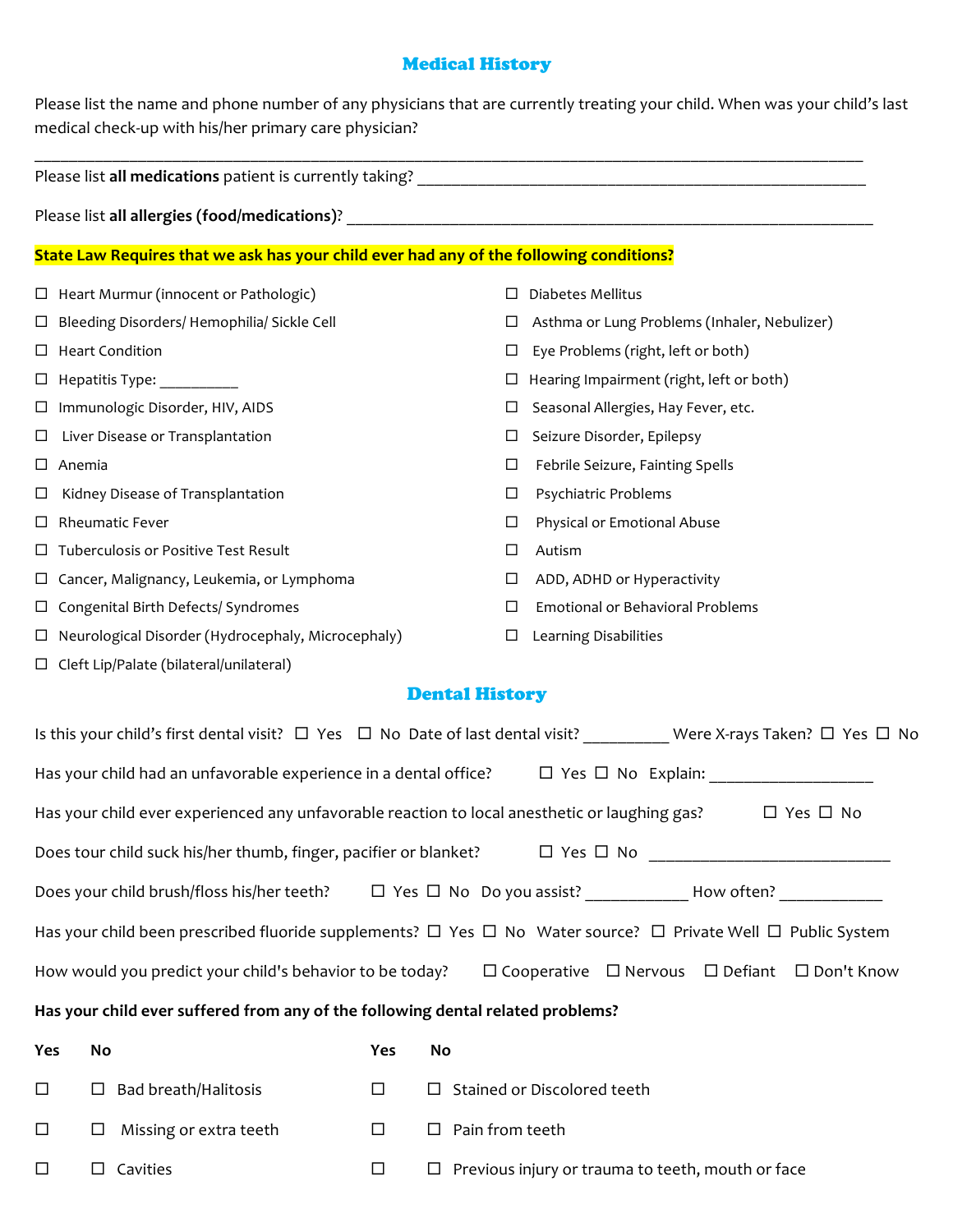## Authorization for Signature on File

I (name of insured), \_\_\_\_\_\_\_\_\_\_\_\_\_\_\_\_\_\_\_\_\_\_\_\_\_\_\_\_\_\_\_\_, hereby authorize Clark Pediatric Dental Group to affix my name to any and all claims or documents as related to any and all health benefits due my dependents through my insurer. I hereby authorize payment of dental benefits otherwise payable to me directly to the office above. I agree to be responsible for all charges for dental services whether or not paid by my insurance. I authorize the release of any information relating to this claim to obtain payment. I authorize the use of this signature on all insurance submissions.

## Financial Policy

On your first visit we expect you to supply our office with your insurance information and a photo ID. If any changes should Initials occur during the time you are a patient, it is your responsibility to inform our office with any changes. Our office will not be responsible for claims submitted to insurance companies by which you are no longer covered.

As a courtesy, we will gladly bill your insurance. While we accept most insurance plans, and are happy to aid in submission of Initials your claims, it is your responsibility to read your policy and understand that this is a contract between your employer, your insurance company and yourself. Please be aware of some and perhaps all of the services rendered may be not covered by your individual plan and you are ultimately responsible for the payment on the account.

We cannot accept responsibility for collecting an insurance claim after 90 days or for negotiating a disputed claim. If non-Initials payment is received on an account after two monthly statements our office will make every effort to contact the responsible party. If the party responsible cannot be reached, a third bill will be sent indicating that **"This will be the final notice for payment"**. If the party fails to contact our office after receiving such notice, the account will be sent to a collection agency. Should this occur, it is agreed that the financially responsible party listed below shall pay all finance charges, collection cost, attorney fees and any other costs that may be incurred to enforce collection of any amount outstanding. In addition, a 35% collection fee based on the balance of the account will be added.

We ask that you either pay your estimated patient portion of the bill at the time of service, or that a suitable written financial Initials arrangement be reached at the time of service. We accept cash, all major credit cards, personal checks, and financing from Care Credit. For all checks returned due to **non-sufficient funds**, there will be a \$35 fee added to your account.

If an insurance company pays more than anticipated creating a credit for the patient, we are happy to either refund the Initials patient or leave the credit on the account to be applied toward future treatment.

The original dental record, including but not limited to treatment notes, x-rays, study models are the property of Clark Initials Pediatric Dental Group. These originals will not be released to patients or other healthcare providers, without written request. I understand that a \$25 fee may be applied to my account for duplication of my dental records and x-rays.

### Failed or Cancelled Appointments

If an appointment has been reserved for you, we kindly ask that patients give us 24 hours' notice for cancellations; otherwise, we reserve the right to charge a minimum of \$25 per hour of scheduled appointment will be assessed to the patient's account (I.E. 1hr or less appointment= \$25 charge, 2hr appointment= \$50, etc.). We will not offer appointments to patients who fail two appointments **without having given us proper notice.**

I certify that I have read and understand the above. I acknowledge that my questions, if any, about inquiries set forth above have been answered to my satisfaction. I will not hold my dentist, or any other member of his/her staff, responsible for any action they take or do not take because of errors or omissions that I may have made in the completion of this form. I confirm that I have read and understand this form or it was read to me and all of my questions have been answered to my satisfaction.

Patients Name Print **Mullet Concilent Parent/Legal Guardian** Name Signature Parent/Legal Guardian Date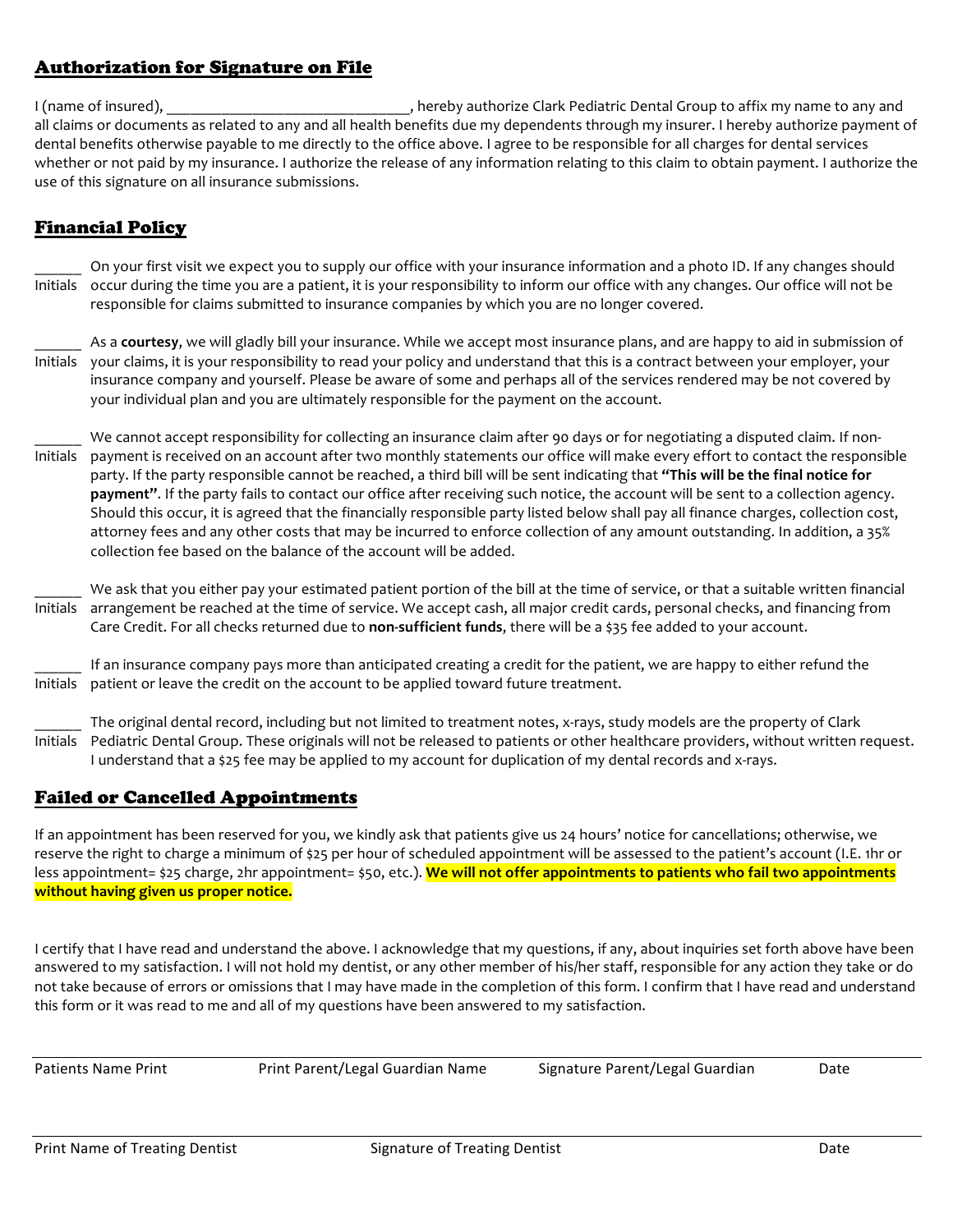# **Informed Consent**

# **Permission for Dental Examination and/or Treatment of a Minor**

| deem necessary.                                                                                    |
|----------------------------------------------------------------------------------------------------|
| and his/her associates, staff members, or agents, as he/she may                                    |
| sedative, or dental treatment rendered under the general, direct, or indirect supervision of Dr.   |
| who is a minor child, and I do hereby authorize and consent to any x-ray, examination, anesthetic, |
| I am the parent or guardian of                                                                     |

This authorization will remain in effect until cancelled in writing by me.

| Parent Signature | Date |
|------------------|------|
| Witness          |      |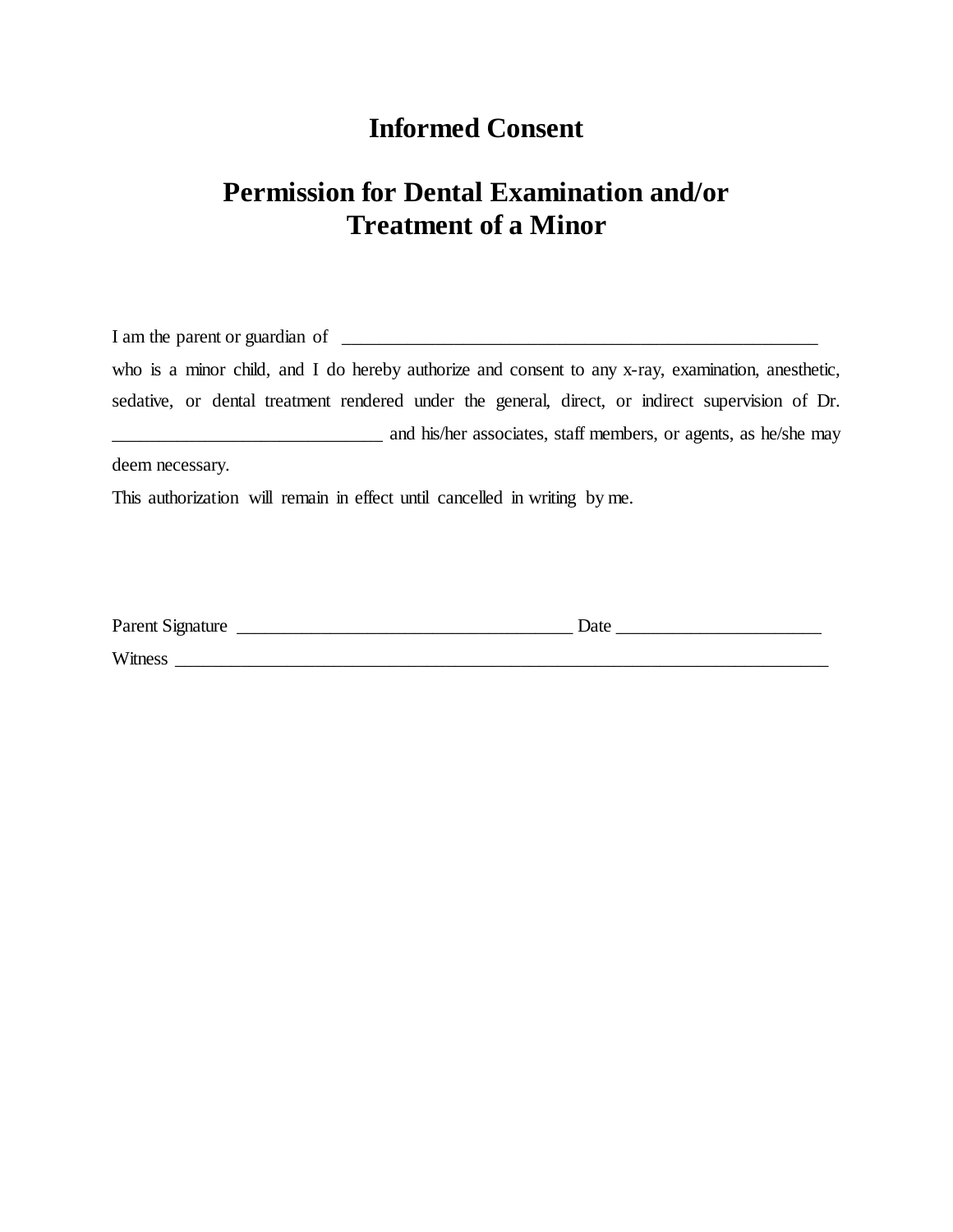

### How would you like us to communicate with you?

Our dental office sends appointment reminders, information about treatment, payment and insurance, and other communications. Please tell us how you would like us to communicate with you.

Your name: \_\_\_\_\_\_\_\_\_\_\_\_\_\_\_\_\_\_\_\_\_\_\_\_ Today's Date: \_\_\_\_\_\_\_\_\_\_\_\_\_\_\_

Check or complete all that apply (please print clearly):

□ Contact me by U.S. Mail at the following address: \_\_\_\_\_\_\_\_\_\_\_\_\_\_\_\_\_\_\_\_\_\_\_\_\_\_\_

 $\Box$  Contact me by email at the following email address:

# **For Phone and Text Communications:**

**This form is optional. You are not required to sign this form, and you do not need to sign it to receive care in our dental office.**

Phone Number:  $\blacksquare$ 

 **By checking this box, I consent to the following**: The dental practice or its service provider may contact me to provide health care information such as appointment reminders and information about treatment, payment, my account or insurance, using artificial or prerecorded voice or telephone equipment that may be capable of automatic dialing. The dental practice may:

- Call me
- □ Text me
- $\Box$  Call me and text me

Signature: \_\_\_\_\_\_\_\_\_\_\_\_\_\_\_\_\_\_\_\_\_\_\_\_\_\_\_\_\_\_ Date: \_\_\_\_\_\_\_\_\_\_\_\_\_\_\_\_\_\_\_\_

Please call the dental office right away if you get a new telephone number!

For Office Use Only:

□ Consent revoked. Date/Initials: \_\_\_\_\_\_\_\_\_\_/\_\_\_\_\_\_\_\_\_\_ □ Possible reassigned number. Date/Initials: \_\_\_\_\_\_\_/\_\_\_\_\_\_\_ Confirmed accurate. Date/Initials: \_\_\_\_\_\_\_/\_\_\_\_\_\_ Date/Initials: \_\_\_\_\_\_\_/\_\_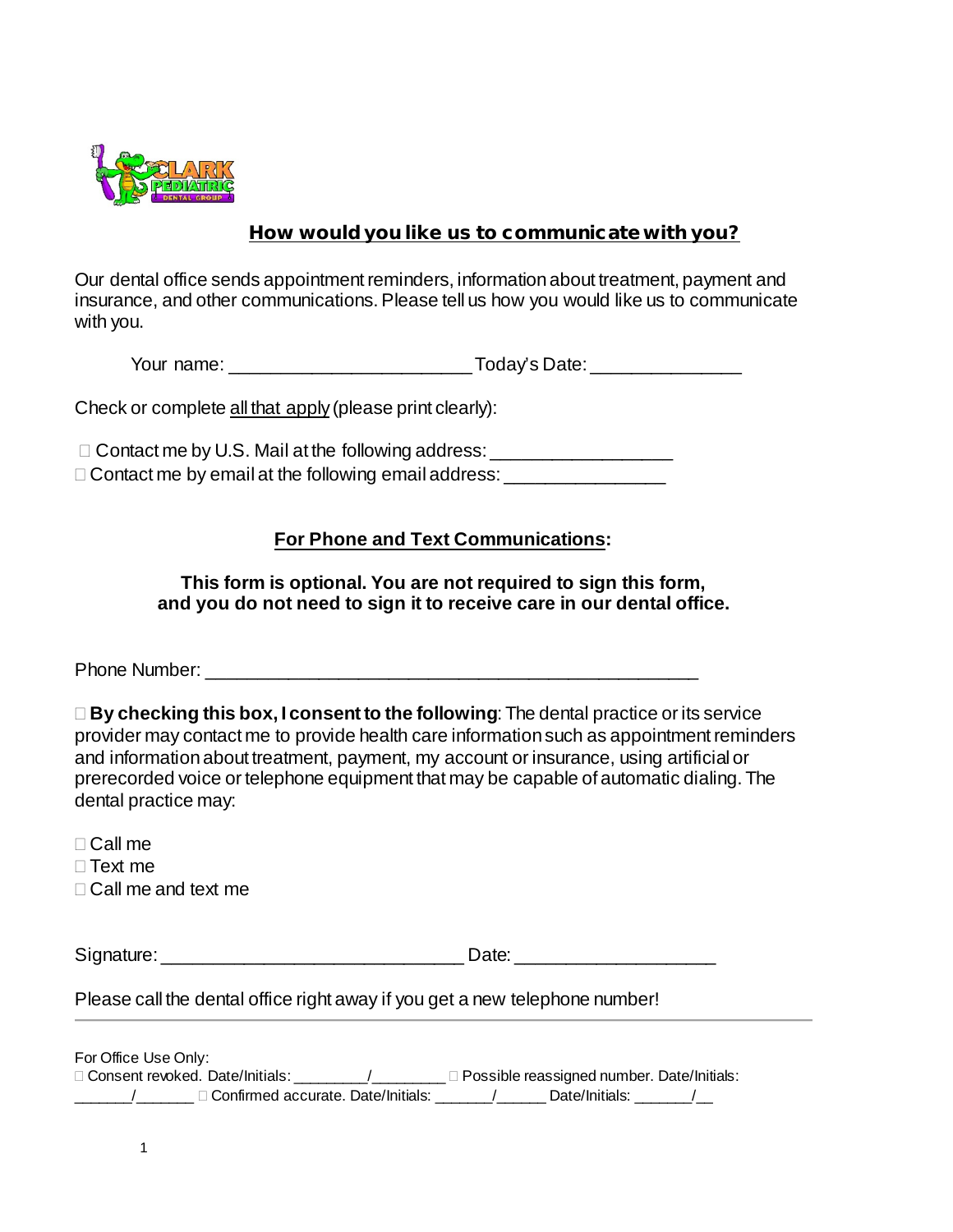

# **SOCIAL MEDIA / PHOTO CONSENT FORM**

Clark Pediatric Dental Group would like your permission to use images taken of you/ your child to showcase extraordinary before and after smiles and/or testimonials for marketing purposes on our website, Facebook page, Instagram and office bulletin board.

Please indicate below the following areas where you consent to the use of you/ your child's picture.

Please check all that apply.

- **\_\_ Clark Pediatric Dental Group Website**
- **\_\_ Clark Pediatric Dental Group Facebook Page**
- **\_\_ Clark Pediatric Dental Group Instagram Page**
- **\_\_ Full face can be shown**
- **\_\_ Teeth-only can be shown**
- **\_\_ First name can be used**

### **Authorization:**

I authorize the use and disclosure of my name and/or my child's name, photographic/video images, and/or testimonial for marketing purposes by our practice. I understand that information disclosed pursuant to this authorization may be subject to redisclosure and may no longer be protected by HIPPA privacy regulations.

#### **Purpose:**

The photographic/video images will be used for: Social Media and/or Advertising.

#### **Revocability:**

I understand that I may revoke this authorization at any time, but such revocation must be in writing and received by our practice via registered mail. Revocation affects disclosure moving forward and this is not retroactive.

| Date: $/$                     |  |
|-------------------------------|--|
| Patient Name:                 |  |
| Parents/Guardian Name:        |  |
| Signature of Parent/Guardian: |  |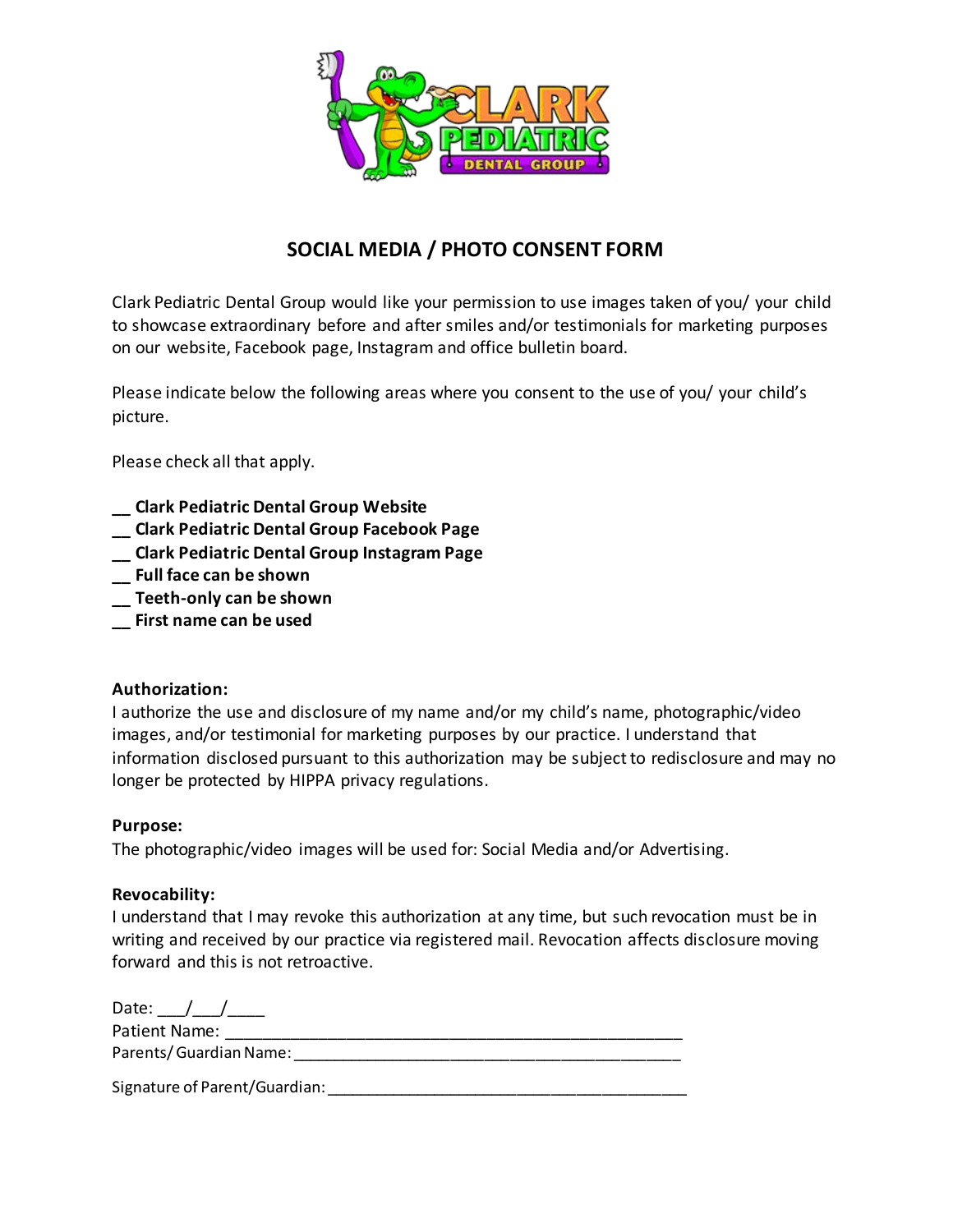

# **CONSENTIMIENTO PARA FOTOGRAFIAS/ REDES SOCIALES**

Clark Pediatric Dental Group gustaría de su permiso para usar imágenes tomadas de usted / su hijo para mostrar su extraordinario antes y después de sonrisas y / o testimonios con fines de mercadeo en nuestro sitio web, página de Facebook, Instagram y tablón de anuncios de la oficina.

Por favor, indique a continuación las siguientes áreas en las que usted autoriza el uso de fotos de usted/ su hijo.

Por favor marque lo que corresponda.

- **\_\_ Página Web de Clark Pediatric Dental Group.**
- **\_\_ Página de Facebook de Clark Pediatric Dental Group.**
- **\_\_ Página de Instagram de Clark Pediatric Dental Group.**
- **\_\_ Puede mostrar cara completa.**
- **\_\_ Solo los dientes pueden ser mostrados.**
- **\_\_ Puede ser utilizado el primer nombre**

#### **Autorización:**

Yo autorizo el uso y divulgación de mi nombre y / o el nombre de mi hijo, imágenes fotográficas/vídeo, y / o testimonial para fines de marketing por nuestra práctica. Entiendo que la información divulgada de acuerdo con esta autorización puede estar sujeta a una nueva divulgación y ya no estar protegida por las regulaciones de privacidad de HIPPA.

#### **Propósito:**

Las imágenes fotográficas / vídeo serán utilizados para: Medios de Comunicación Social y / o Publicidad.

#### **revocabilidad:**

Entiendo que puedo revocar esta autorización en cualquier momento, pero tal revocación debe ser por escrito y recibida por nuestra práctica a través de correo certificado. La revocación afecta a la divulgación de seguir adelante y esto no es retroactiva.

Fecha: / / Nombre del Paciente: \_\_\_\_\_\_\_\_\_\_\_\_\_\_\_\_\_\_\_\_\_\_\_\_\_\_\_\_\_\_\_\_\_\_\_\_\_\_\_\_\_\_\_\_\_\_\_\_\_ Nombre del Padre/ Tutor: \_\_\_\_\_\_\_\_\_\_\_\_\_\_\_\_\_\_\_\_\_\_\_\_\_\_\_\_\_\_\_\_\_\_\_\_\_\_\_\_\_\_\_\_\_\_

Firma del Padre/Tutor: \_\_\_\_\_\_\_\_\_\_\_\_\_\_\_\_\_\_\_\_\_\_\_\_\_\_\_\_\_\_\_\_\_\_\_\_\_\_\_\_\_\_\_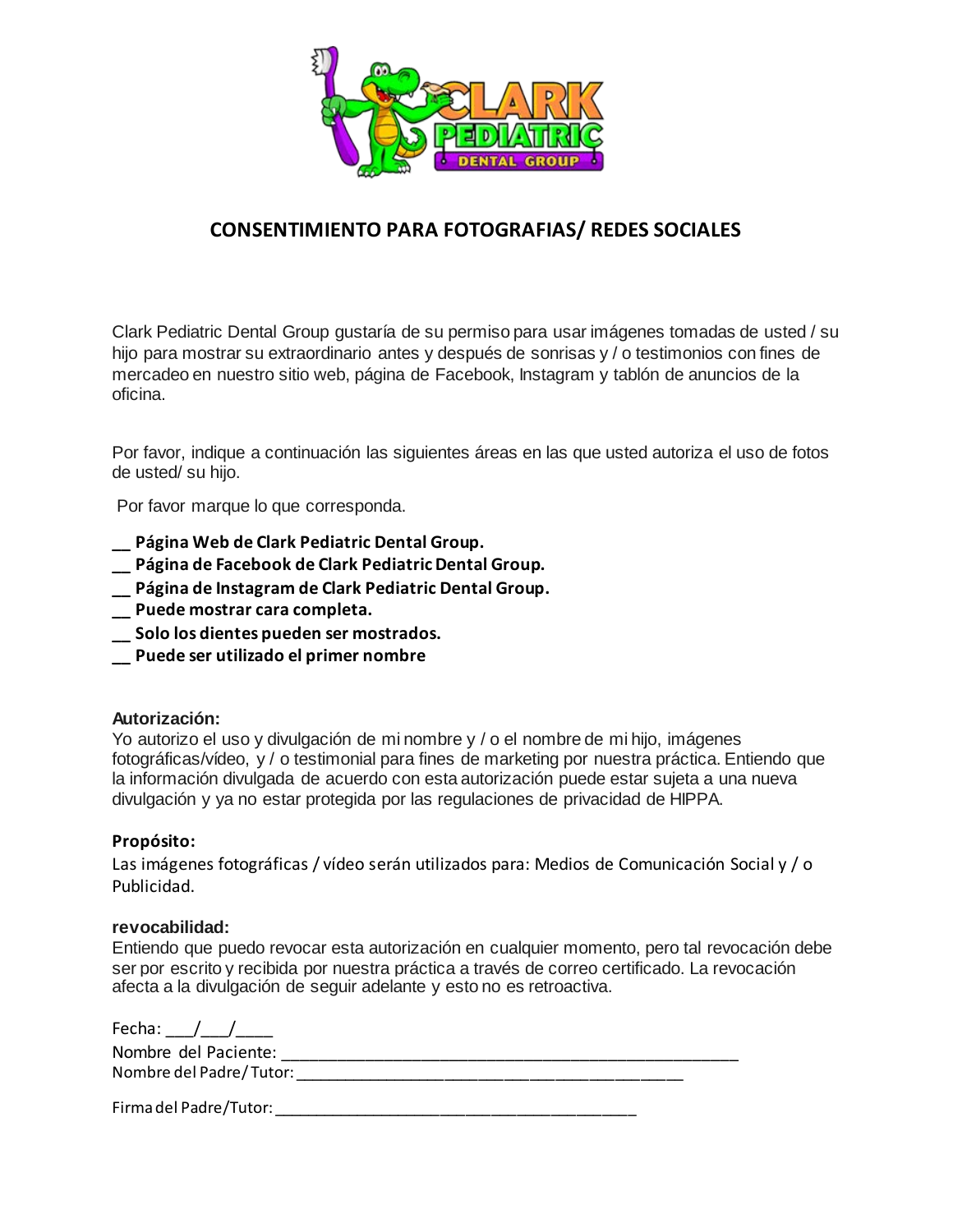

## **NOTICE OF PRIVACY PRACTICES**

## **This notice describes how medical information about you may be used and disclosed and how you can get access to this information.**

### **Please review it carefully.**

The Health Insurance Portability & Accountability Act of 1996 (HIPPA) is a federal program that requires that all medical records and other individually identifiable health information used or disclosed by us in any form, whether electronically, on paper or orally, are kept properly confidential. This Act gives you, the patient, significant new rights to understand and control how your health information is used. HIPPA provides penalties for covered entities that misuse personal health information.

As required by HIPPA, we have prepared this explanation of how we required to maintain the privacy of your health information and how we may use and disclose your health information.

We may use and disclose your medical records only for each of the following purposes: treatment, payment and health care operations.

*Treatment* means providing, coordinating, or managing health care and related services by one or more health care providers. An example of this would include teeth cleaning services.

*Payment* means such activities as obtaining reimbursement for services, confirming coverage billing or collection activities, and utilization review. An example of this would be sending a bill for your visit to your insurance company for payment.

*Health care operations* include the business aspects of running our practice, such as conducting quality assessment and improvement activities, auditing functions, cost-management analysis, and customer service.

We will not, however, use your medical information for marketing communications with your written consent. An example would be an internal quality assessment review.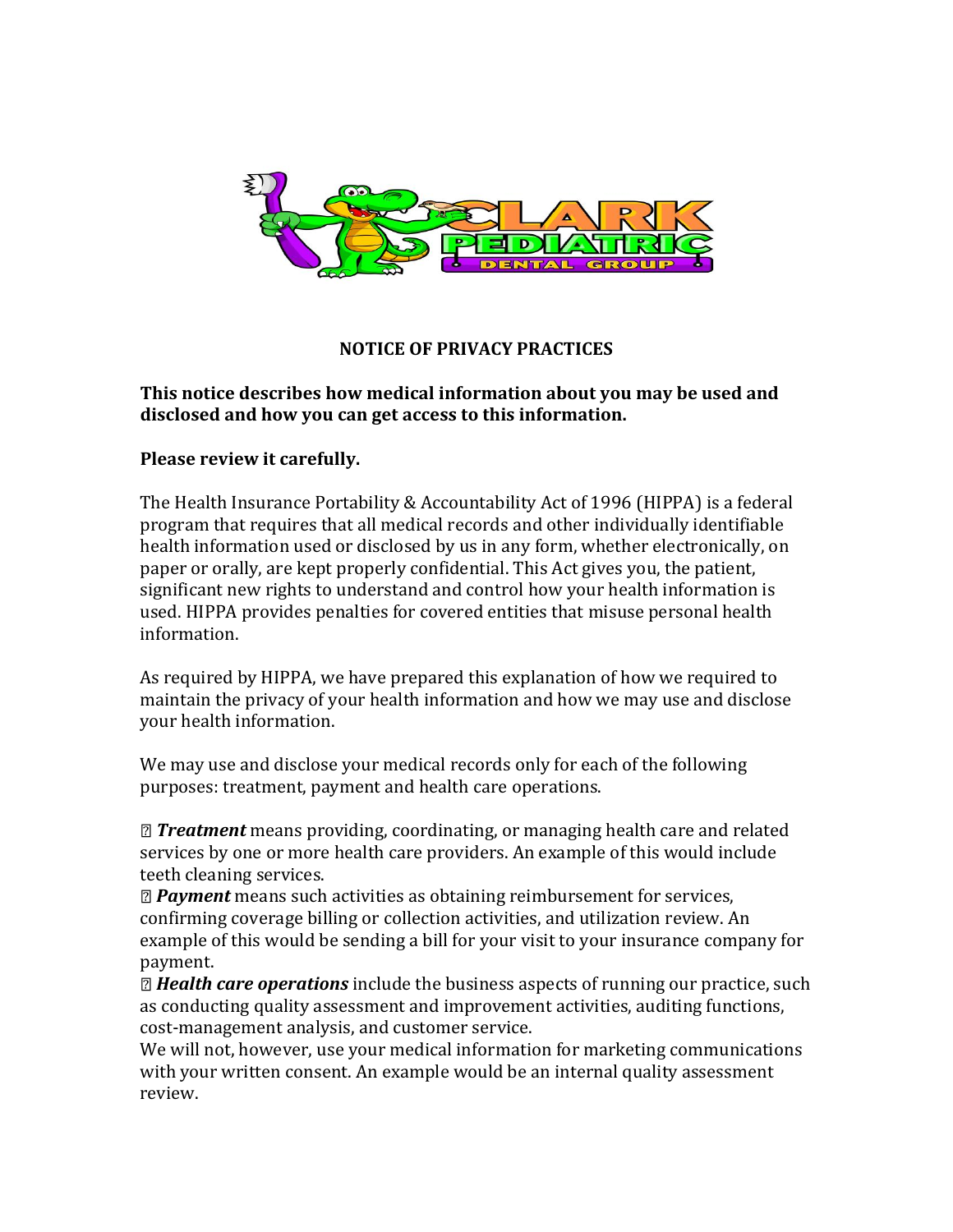We may also create and distribute de-identifiable health information by removing all references to individually identifiable information.

We may contact you to provide appointment reminders or information about treatment alternatives or other health-related benefits and services that may be of interest to you.

Any other uses and disclosures will be made only with your written authorization. You may revoke such authorization in writing and we are required to honor and abide by that written request, except to the extent that we have already taken actions relying on your authorization.

You have the following rights with respect to your protected health information, which you can exercise by presenting a written request to the privacy officer:

The right to request restrictions on certain uses and disclosures of protected health information, including those related to disclosures to family members, other relatives, close personal friends, or any other person identified to you. We are, however, not required to agree to a requested restriction. If we do agree to a restriction, we must abide by it unless you agree in writing to remove it.

The right to reasonable requests to receive confidential information of protected health information from use by alternative means or at alternative locations.

The right to inspect and copy your protected health information. We reserve the right to charge a cost-based fee for duplicating postage.

The right to amend your protected health information.

The right to receive an accounting of disclosures of protected health information.

⊠ The right to obtain a paper of this notice form us upon request.

We are required by law to maintain the privacy of your protected health information and to provide you with the notice of our legal duties and privacy practices with respect to protected health information. This notice is effective as of April 14, 2003 and we are required to abide by the terms of the Notice of Privacy Practices currently in effect. We reserve the right to change the terms of our Notice of Privacy Practices and to make the new notice provisions effective for all protected health information we maintain. We will post and you may request a written copy of a revised Notice of Privacy Practices from this office. You have recourse if you feel your privacy protections have been violated. You have the right to file a written complaint with our office or with the Department of Health and Human Services, Office of Civil Rights, about violations of provisions of this notice or the policies and procedures of our office. We will not retaliate against you for filing a claim.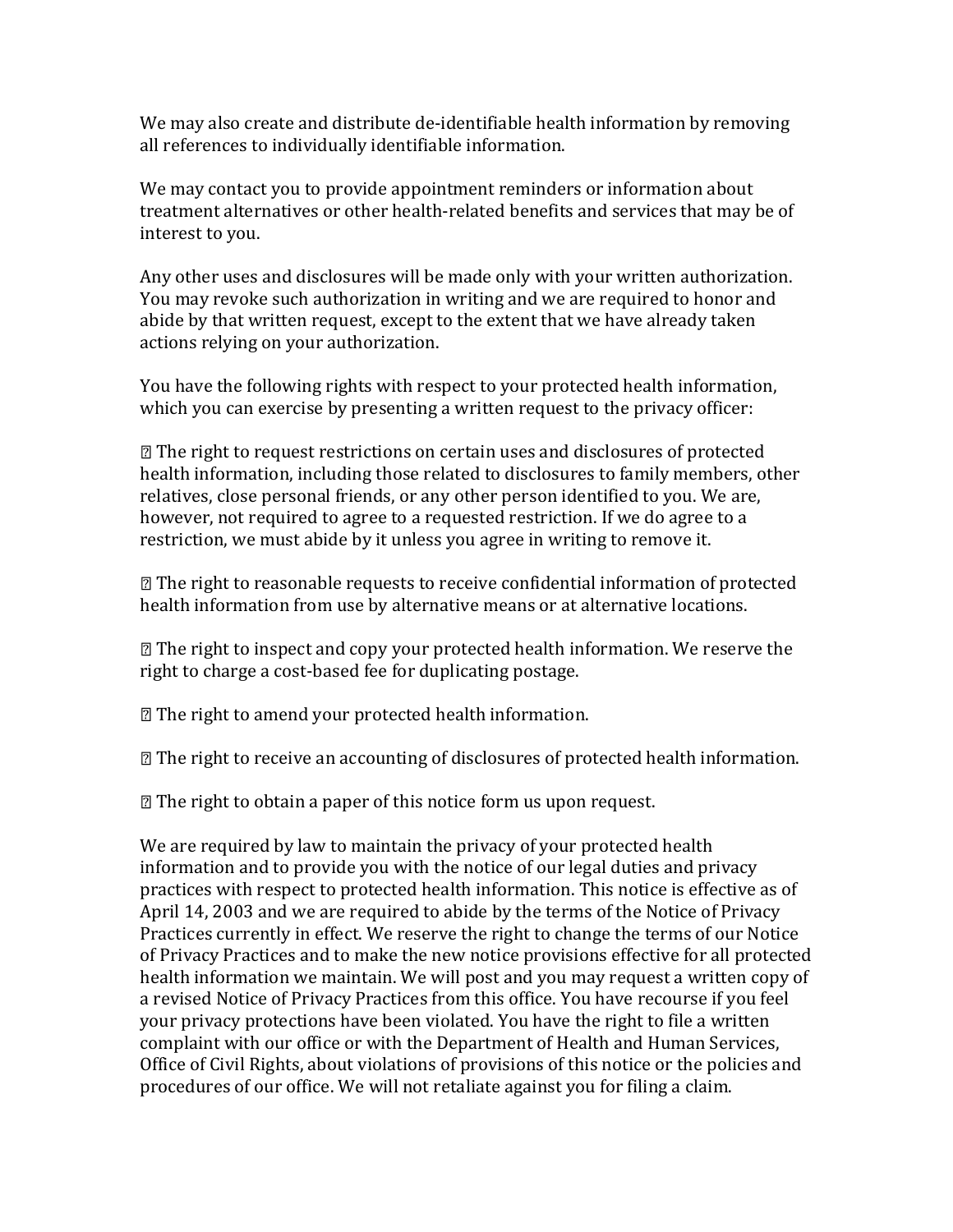Please contact us for more information:

Clark Pediatric Dental Group 1813 Eastchester Dr. Suite 100 High Point, NC 27265 336-882-0345